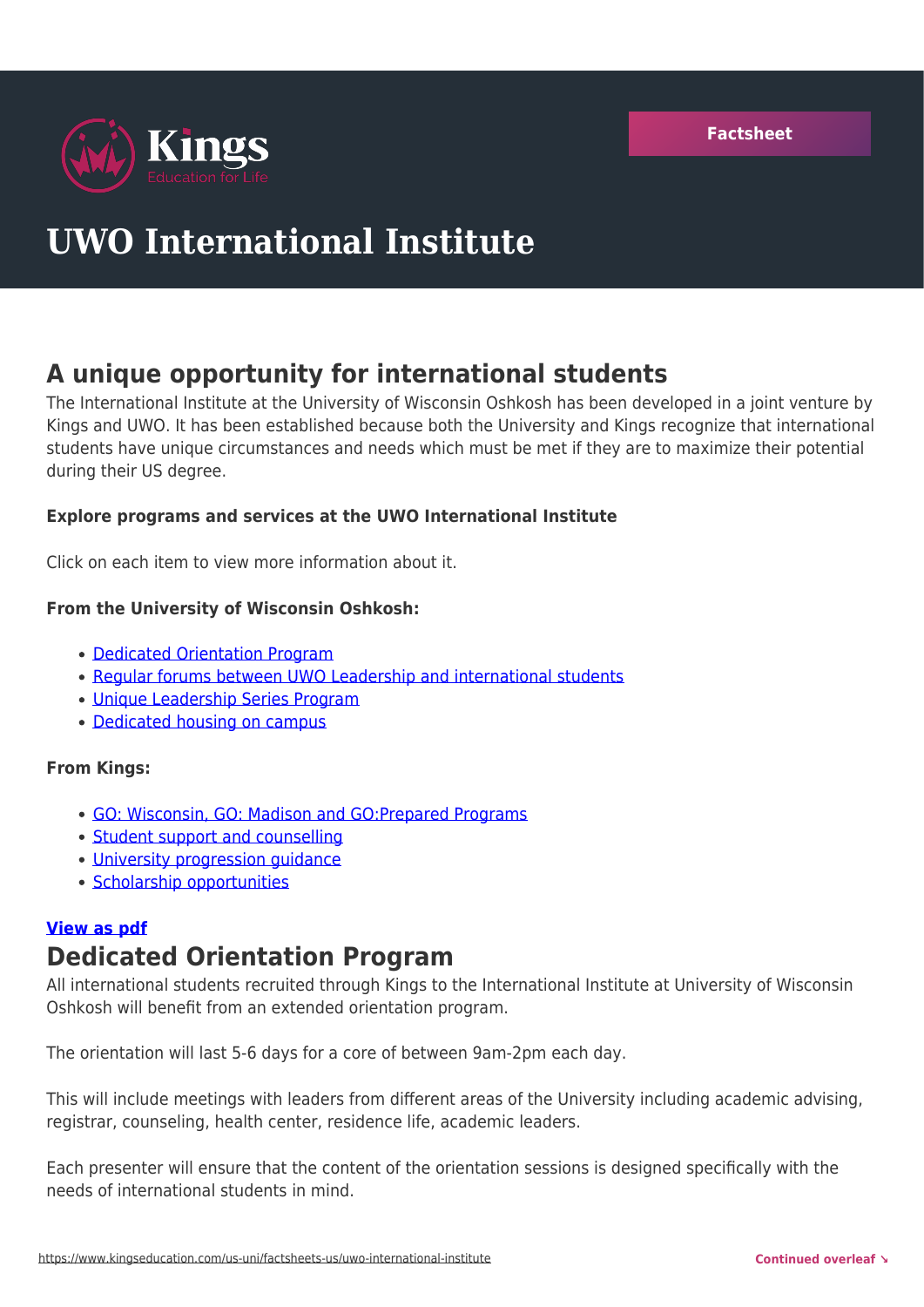Areas covered will include:

- o Placement testing
- Student life
- NETID access
- US Education System overview
- Degree planning
- Course registration

Social and event activities will include:

- Grocery/supply shopping
- Visiting malls
- Bowling

Breakfast and lunch is provided during social events.

Students at the International Institute will have an immersion experience in their local community (e.g. Oshkosh Farmer's Market visit).

Students will have the option of attending [Titan Camp.](https://uwosh.edu/newstudents/titan-camp/) This is an outdoor adventure new student camp offered through Student Recreation & Wellness.

A fireside chat will be hosted by Chancellor Andrew Leavitt for all new International Institute students.

[Back to top](https://www.kingseducation.com/us-uni/factsheets-us/uwo-international-institute#top)

## **Regular forums between UWO Leadership and International Students**

- All students at the UWO International Institute will benefit from direct access to the University's leadership through regularly defined forums. This would include the Chancellor, Provost, Academic Deans, Dean of Students.
- These Leadership forums are held each semester specifically so that they can listen to any student concerns and answer students' questions.
- These forums will also be used actively to encourage students to pursue opportunities in clubs, sports, leadership positions, and organized student activities.

#### [Back to top](https://www.kingseducation.com/us-uni/factsheets-us/uwo-international-institute#top)

## **International Institute Leadership Series**

The International Institute Leadership Series (IILS) is a unique two-year student development project. Its core purpose is to:

- develop leadership skills
- build community relationships
- facilitate awareness of campus and local resources
- provide career planning to international students

IILS comprises three events in the first term (Fall), and two events in each following term over a two-year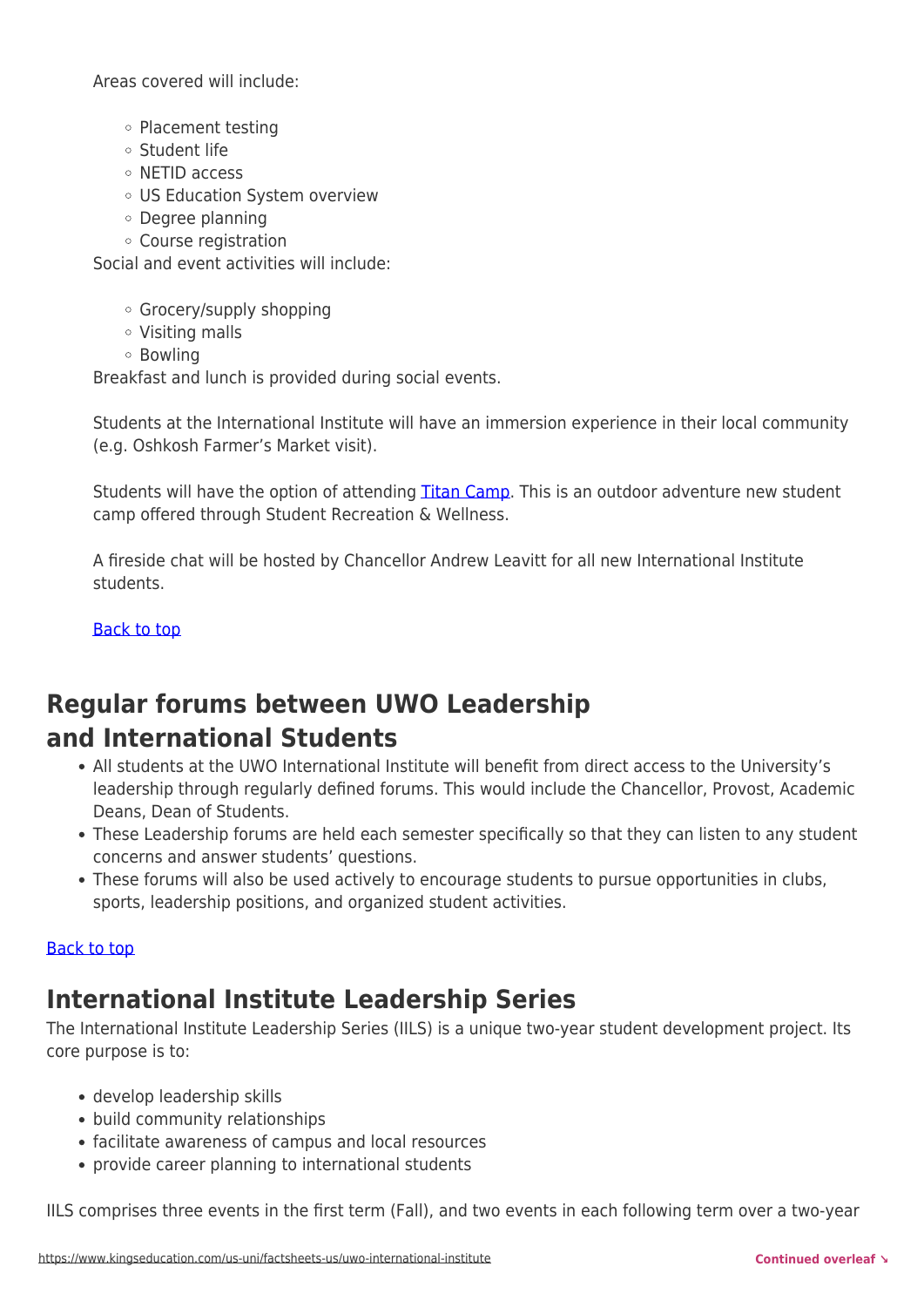period.

At the end of this two-year endeavor, students will be given credential of completion (recommendation and certificate) of the International Institute Leadership Series.

## **Progressive outcomes:**

Year 1 First Term: Fall

- Campus integration: UWO internal speakers target and facilitate connection to existing resources (e.g. student organizations, signature campus events, introduction of Global Scholars Certificate)
- Focus: foster an intercultural community of leaders on campus

Year 1 Second Term: Spring

- Oshkosh and regional integration: keynote speakers with an emphasis on global connections
- Focus: intercultural communication and leadership

Year 2 First Term: Fall

- Career Planning: internal and/or external speakers
	- o Identifying Your Leadership Style
	- Fall Career Fair: Preparatory Session Confidence Building

## Year 2 Second Term: Spring

- Career Planning: internal and/or external speakers
	- Understand Your Industry
	- Spring Career Fair: Preparatory Session Resume Writing and Interview Skills

## [Back to top](https://www.kingseducation.com/us-uni/factsheets-us/uwo-international-institute#top)

## **Dedicated campus housing for International Institute students Oshkosh Campus Living/ Learning Community**

For their first year, International Institute students will have access to the International Living/Learning Community (ILLC) at UW Oshkosh. The ILLC will be housed in South Gruenhagen Hall and will have staff specially hired and trained to provide intentional programming, community development, and support. There is also a full-time staff member, the Residence Hall Director (RHD), who lives on-site to provide additional supervision

## **Fox Cities Campus Housing**

International Institute students are eligible to live in safe, supportive and engaging student housing communities on the Fox Cities campus. The Fox Village is an all-inclusive, student housing community specifically designed to create a safe, supportive, and engaging environment. The Fox Village provides premium accommodations in an environment conducive to academic achievement and well-being.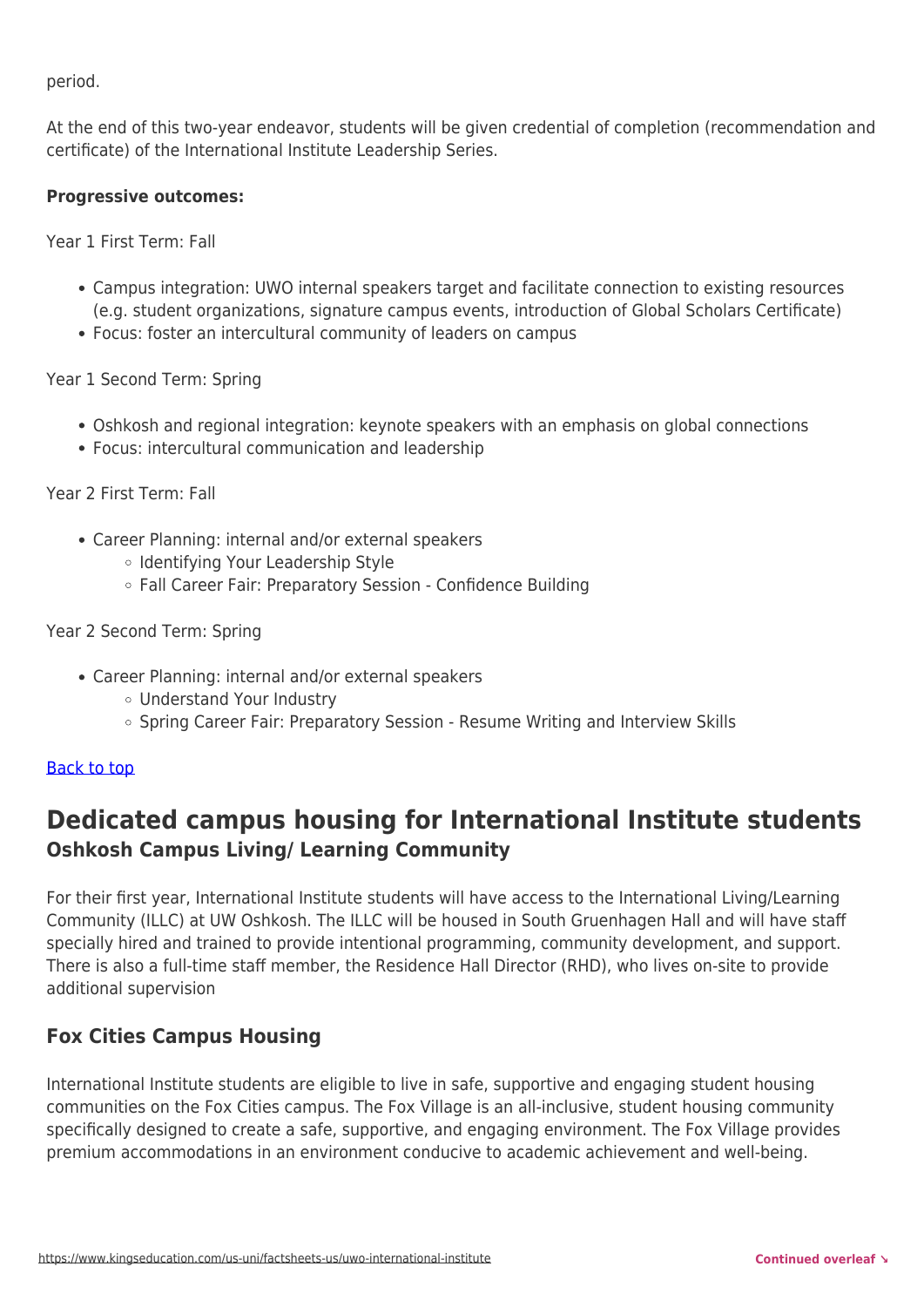## **Fond du Lac Campus Housing**

International Institute students are eligible to live in safe, supportive and engaging student housing communities on the Fond du Lac campus. Vue Campus is an all-inclusive student housing community specifically designed to create a safe, supportive, and engaging environment. Vue Campus apartments provide premium accommodations in an environment conducive to academic achievement and well-being.

### [Back to top](https://www.kingseducation.com/us-uni/factsheets-us/uwo-international-institute#top)

## **Programs Available at the UWO International Institute**

A range of Kings Guaranteed Outcome (GO) Programs are available to students at the UWO International Institute:

### **GO: Wisconsin**

Gain an undergraduate degree from the University of Wisconsin. Guaranteed.

**Available at:** University of Wisconsin Oshkosh

4-year program at UWO.

### **GO: Madison**

Transfer pathway to the University of Wisconsin-Madison. Guaranteed.

Available at:

- University of Wisconsin Oshkosh
- University of Wisconsin Fox Cities
- University of Wisconsin Fond du Lac

2 years at Oshkosh, Fox Cities or Fond du Lac, then transfer to Madison (#42)

## **GO:Prepared Program**

A specialized program designed to prepare international students for successful study of a US degree. Includes:

- Academic study skills
- College credits
- Global Leadership course
- English language development (if required)

Available at:

- University of Wisconsin Oshkosh
- University of Wisconsin Fox Cities
- University of Wisconsin Fond du Lac
- 1-4 terms before starting degree program at UWO